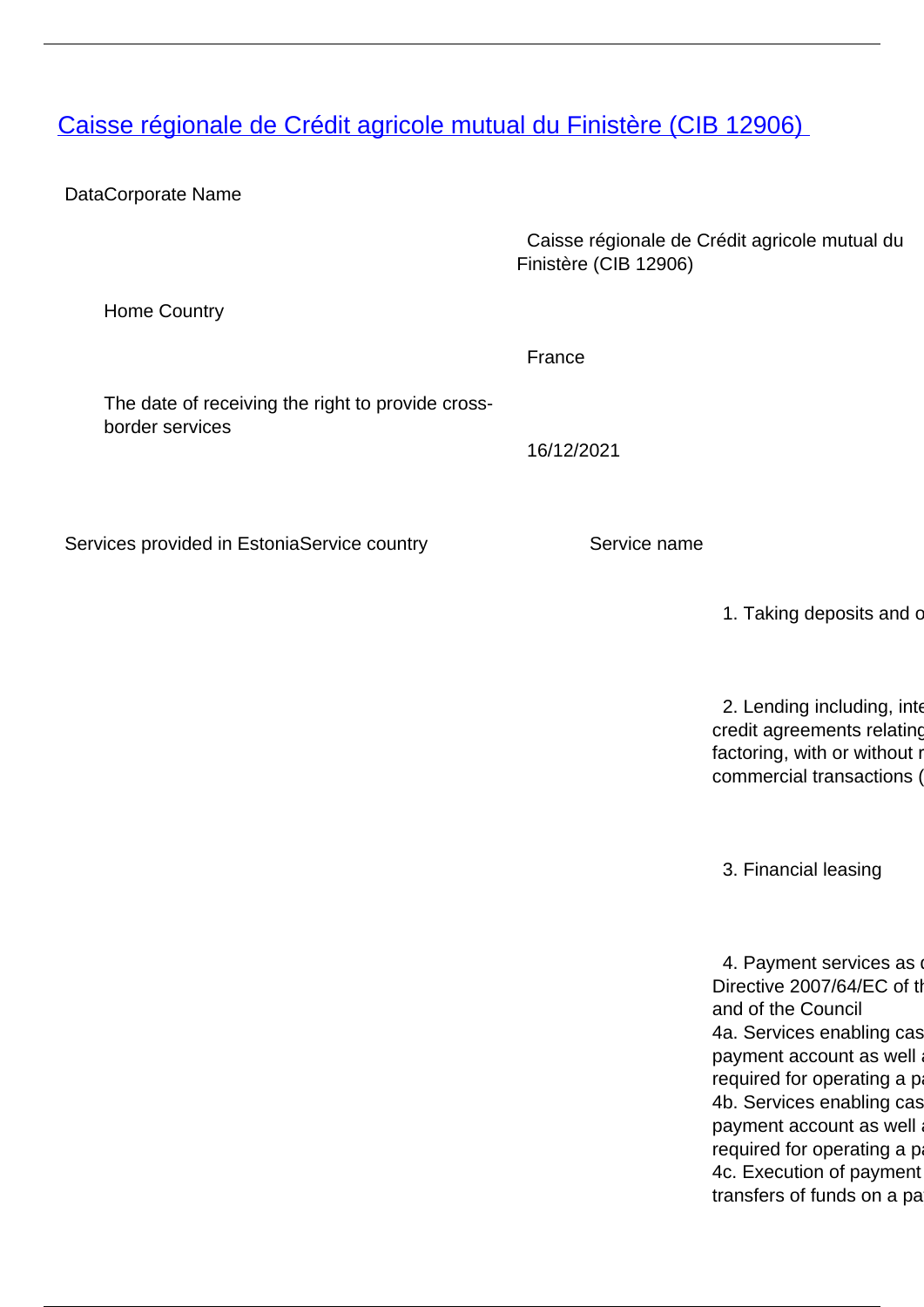user's payment service pr payment service provider:  $-$  execution of direct deb direct debits

— execution of payment t payment card or a similar — execution of credit tran orders

4d. Execution of payment funds are covered by a cr service user:

 $-$  execution of direct deb direct debits

— execution of payment t payment card or a similar — execution of credit tran orders

4e. Issuing and/or acquiring instruments

4h. Account information services

5. Issuing and administe payment (e.g. travellers' c drafts) insofar as such act point 4

6. Guarantees and comr

7. Trading for own accou customers in any of the fo 7a. Money market instrum bills, certificates of deposit 7b. Foreign exchange 7c. Financial futures and 7d. Exchange and interes 7e. Transferable securitie 7e. vabalt võõrandavate v

8. Participation in securit provision of services relat